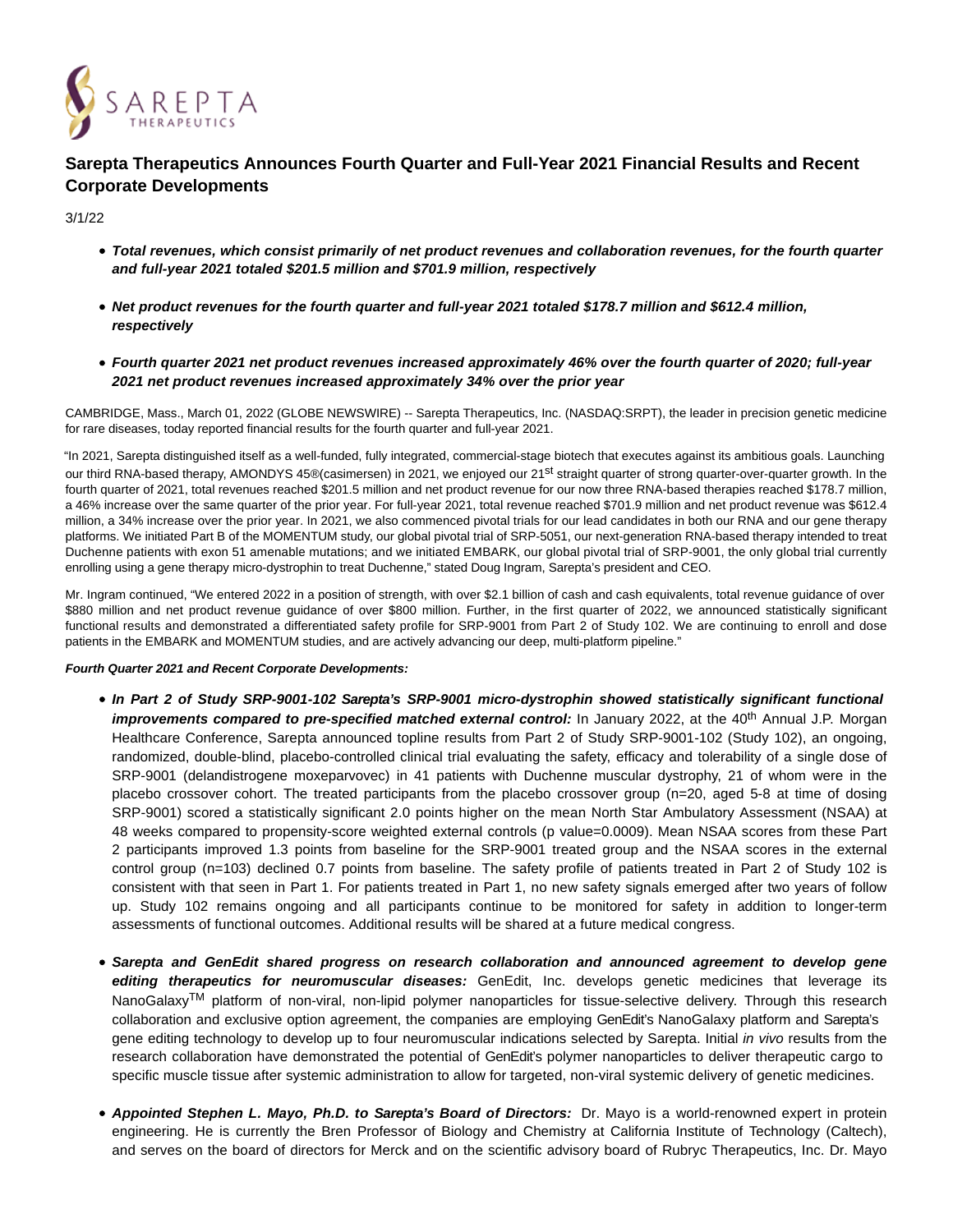co-founded several companies: Molecular Simulations Inc. (now BIOVIA), Xencor, Inc. and, Protabit LLC, where he serves on the scientific advisory board. Dr. Mayo received his undergraduate degree in chemistry from the Pennsylvania State University, his Ph.D. in chemistry from Caltech, and did postdoctoral work at both UC Berkeley and Stanford University School of Medicine.

# **Conference Call**

The Company will be hosting a conference call at 4:30 p.m. Eastern Time to discuss Sarepta's financial results and provide a corporate update. The conference call may be accessed by dialing (844) 534-7313 for domestic callers and (574) 990-1451 for international callers. The passcode for the call is 8075225. Please specify to the operator that you would like to join the "Sarepta Fourth Quarter and Full-Year 2021 Earnings Call." The conference call will be webcast live under the investor relations section of Sarepta's website at www.sarepta.com and will be archived there following the call for 90 days. Please connect to Sarepta's website several minutes prior to the start of the broadcast to ensure adequate time for any software download that may be necessary.

# **Financial Results**

 $\overline{\phantom{a}}$  , where  $\overline{\phantom{a}}$  , where  $\overline{\phantom{a}}$  , where  $\overline{\phantom{a}}$ 

On a GAAP basis, for the three months ended December 31, 2021 and 2020, the Company reported a net loss of \$122.0 million or \$1.42 per basic and diluted share, compared to a net loss of \$189.3 million reported for the same period of 2020, or \$2.40 per basic and diluted share. On a non-GAAP basis, the net loss for the three months ended December 31, 2021 was \$66.0 million, or \$0.77 per basic and diluted share, compared to a net loss of  $$133.2$  million<sup>1</sup>, or \$1.69 per basic and diluted share for the same period of 2020.

On a GAAP basis, for the twelve months ended December 31, 2021, the Company reported a net loss of \$418.8 million, or \$5.15 per basic and diluted share, compared to a net loss of \$554.1 million reported for the same period of 2020, or \$7.11 per basic and diluted share. On a non-GAAP basis, the net loss for the twelve months ended December 31, 2021 and 2020 was \$308.7 million and \$428.7 million, or \$3.80 and \$5.50 per basic and diluted share, respectively.

 $1$  Beginning in the fourth quarter of 2021, up-front and milestone payments associated with the Company's license and collaboration agreements, settlement and license charges and collaboration revenue, along with the related transaction costs incurred, are no longer excluded from the Non-GAAP expenses and income. Non-GAAP financial results for the fourth quarter and full-year 2020 have been updated to reflect this change for comparable purposes.

#### **Revenues**

For the three months ended December 31, 2021, the Company recorded total revenues of \$201.5 million, which consist primarily of net product revenues and collaboration revenues, compared to total revenues of \$145.1 million for the same period of 2020, an increase of \$56.4 million. For the twelve months ended December 31, 2021, the Company recorded total revenues of \$701.9 million, compared to total revenues of \$540.1 million for the same period of 2020, an increase of \$161.8 million.

For the three months ended December 31, 2021, the Company recorded net product revenues of \$178.7 million, compared to net product revenues of \$122.6 million for the same period of 2020, an increase of \$56.1 million. For the twelve months ended December 31, 2021, the Company recorded net product revenues of \$612.4 million, compared to net product revenues of \$455.9 million for the same period of 2020, an increase of \$156.5 million. The increase primarily reflects the launch of AMONDYS 45 in the first quarter of 2021 and the continuing increase in demand for the Company's other two products in the U.S.

For the three months ended December 31, 2021 and 2020, the Company recognized \$22.7 million and \$22.5 million of collaboration and other revenues, respectively. For the twelve months ended December 31, 2021 and 2020, the Company recognized \$89.5 million and \$84.2 million of collaboration and other revenues, respectively. For all periods presented, collaboration revenue primarily relates to the F. Hoffman-La Roche Ltd. (Roche) collaboration arrangement.

#### **Cost and Operating Expenses**

#### Cost of sales (excluding amortization of in-licensed rights)

For the three months ended December 31, 2021, cost of sales (excluding amortization of in-licensed rights) was \$31.7 million, compared to \$22.4 million for the same period of 2020, an increase of \$9.3 million. For the twelve months ended December 31, 2021, cost of sales (excluding amortization of in-licensed rights) was \$97.0 million, compared to \$63.4 million for the same period of 2020, an increase of \$33.6 million. The increases are primarily due to increasing demand for the Company's products.

#### Research and development

Research and development expenses were \$197.3 million for the three months ended December 31, 2021, compared to \$207.2 million for the same period of 2020, a decrease of \$9.9 million. The decrease in research and development expenses primarily reflects the following:

- \$10.5 million decrease in up-front and milestone expenses primarily due to \$10.6 million of up-front payments as a result of the execution of certain research, option and license agreements during the fourth quarter of 2020, offset by \$0.1 million of similar activity during the fourth quarter of 2021;
- \$4.2 million decrease in clinical trial expenses primarily due to a ramp-down of enrollment for certain clinical trials as well as the timing of contract research organization activities;
- \$1.0 million decrease in professional service expenses primarily due to a decrease in reliance on third-party research and development contractors;
- \$1.0 million decrease in collaboration cost sharing expenses with Lysogene S.A. (Lysogene) on its MPS IIIA drug candidate and Genethon on its micro-dystrophin drug candidate;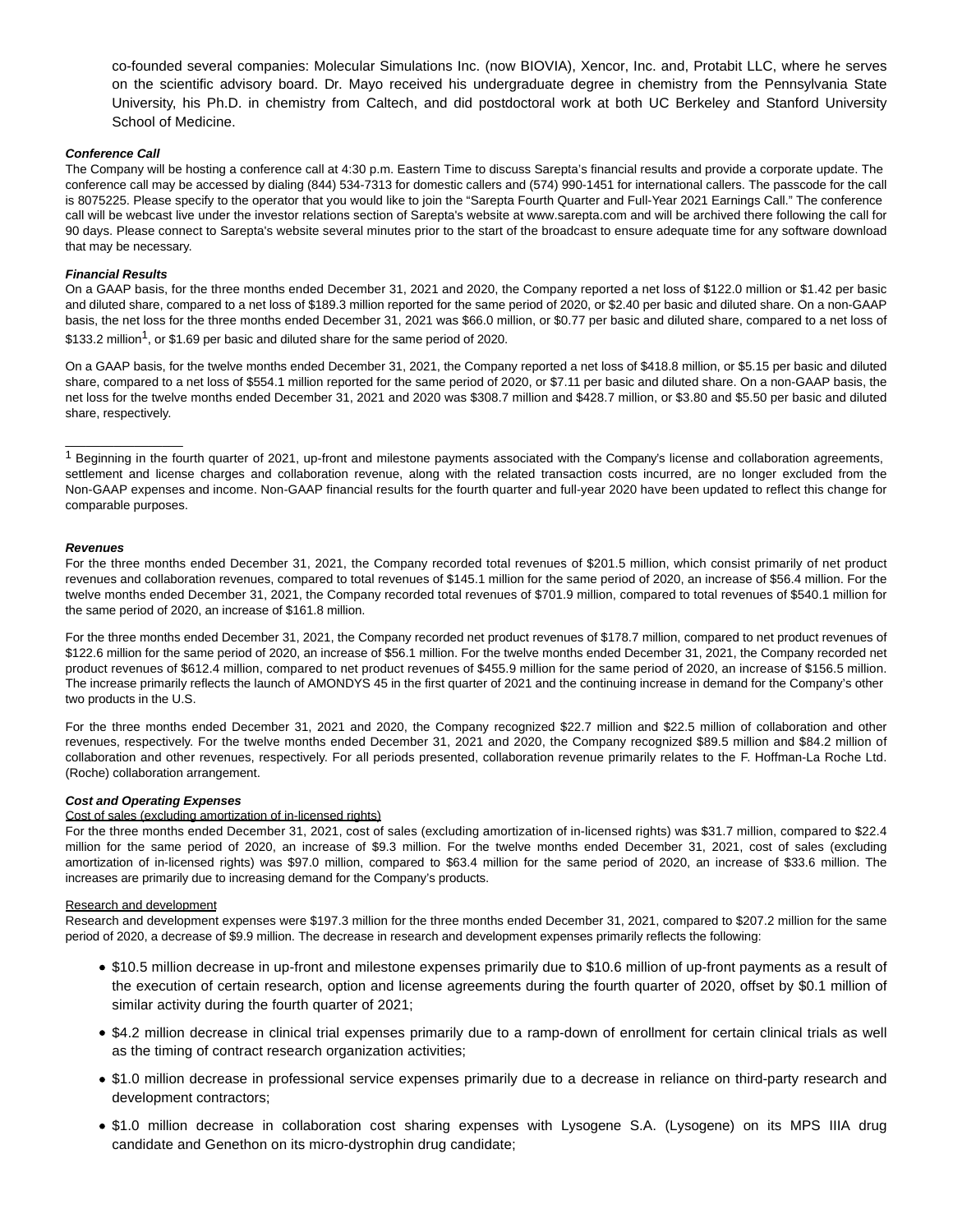- \$1.7 million increase in manufacturing expenses primarily due to the Company's accelerated amortization of nonrefundable advance payments due to capacity changes associated with the execution of the Third Amendment to its manufacturing and supply agreement with Thermo Fisher Scientific, Inc. (Thermo), offset partially by timing of production activity related to the Company's gene therapy programs;
- \$3.4 million increase in facility- and technology-related expenses primarily due to the Company's continuing expansion efforts;
- \$3.7 million increase in compensation and other personnel expenses primarily due to changes in headcount;
- \$3.9 million increase in stock-based compensation expense primarily driven by changes in headcount and stock price; and
- \$5.6 million increase in the offset to expense associated with a collaboration reimbursement from Roche primarily due to continuing development of the Company's SRP-9001 micro-dystrophin gene therapy.

Research and development expenses were \$771.2 million for the twelve months ended December 31, 2021, compared to \$722.3 million for the same period of 2020, an increase of \$48.9 million. The increase in research and development expenses primarily reflects the following:

- \$17.8 million increase in manufacturing expenses primarily due to the Company's accelerated amortization of nonrefundable advance payments amortization due to capacity changes associated with the execution of the Third Amendment to its manufacturing and supply agreement with Thermo;
- \$15.2 million increase in facility- and technology-related expenses primarily due to the Company's continuing expansion efforts;
- \$14.5 million increase in research and other expenses primarily driven by an increase in sponsored research with academic institutions during 2021;
- \$11.3 million increase in pre-clinical expenses primarily due to an increase of toxicology studies in the Company's PPMO platforms;
- \$9.4 million increase in clinical trial expenses primarily due to increased patient enrollment for the Company's ESSENCE and MOMENTUM programs as well as certain start-up activities and patient enrollment for the Company's SRP-9001 micro-dystrophin program including for the Company's EMBARK program;
- \$8.9 million increase in stock-based compensation expense primarily due to changes in headcount and stock price;
- \$8.2 million increase in compensation and other personnel expenses primarily due to changes in headcount;
- \$0.7 million decrease in collaboration cost sharing expenses with Lysogene on its MPS IIIA drug candidate offset by an increase in cost sharing expenses with Genethon on its micro-dystrophin drug candidate;
- \$4.4 million decrease in professional service expenses primarily due to a decrease in reliance on third-party research and development contractors;
- \$7.0 million decrease in up-front, milestone and other expenses, primarily due to a \$28.7 million increase of an accrued sublicense fee to Nationwide Children's Hospital and \$11.6 million of expense incurred as a result of up-front and milestone payments related to certain research and license agreements during 2021. This was offset primarily by \$9.3 million of milestone expense related to payments accrued to an academic institution and \$38.0 million of up-front payments as a result of the execution of certain research, option and license agreements during 2020; and
- \$24.3 million increase in the offset to expense associated with a collaboration reimbursement from Roche primarily due to continuing development of the Company's SRP-9001 micro-dystrophin gene therapy.

Non-GAAP research and development expenses were \$175.5 million and \$191.4 million for the three months ended December 31, 2021 and 2020, respectively, a decrease of \$15.9 million. Non-GAAP research and development expenses were \$693.4 million and \$662.6 million for the twelve months ended December 31, 2021 and 2020, respectively, an increase of \$30.8 million.

# Selling, general and administration

Selling, general and administrative expenses were \$78.1 million for the three months ended December 31, 2021, compared to \$86.0 million for the same period in 2020, a decrease of \$7.9 million. The decrease in selling, general and administrative expenses primarily reflects the following:

- \$7.5 million decrease in professional service expenses primarily due to a decrease in reliance on third-party selling, general and administrative contractors;
- \$3.6 million decrease in stock-based compensation expense primarily due to changes in headcount and stock prices; and
- \$2.5 million increase in compensation and other personnel expenses primarily due to changes in headcount.

Selling, general and administrative expenses were approximately \$282.7 million for the twelve months ended December 31, 2021, compared to \$317.9 million for the same period in 2020, a decrease of \$35.2 million. The decrease in selling, general and administrative expenses primarily reflects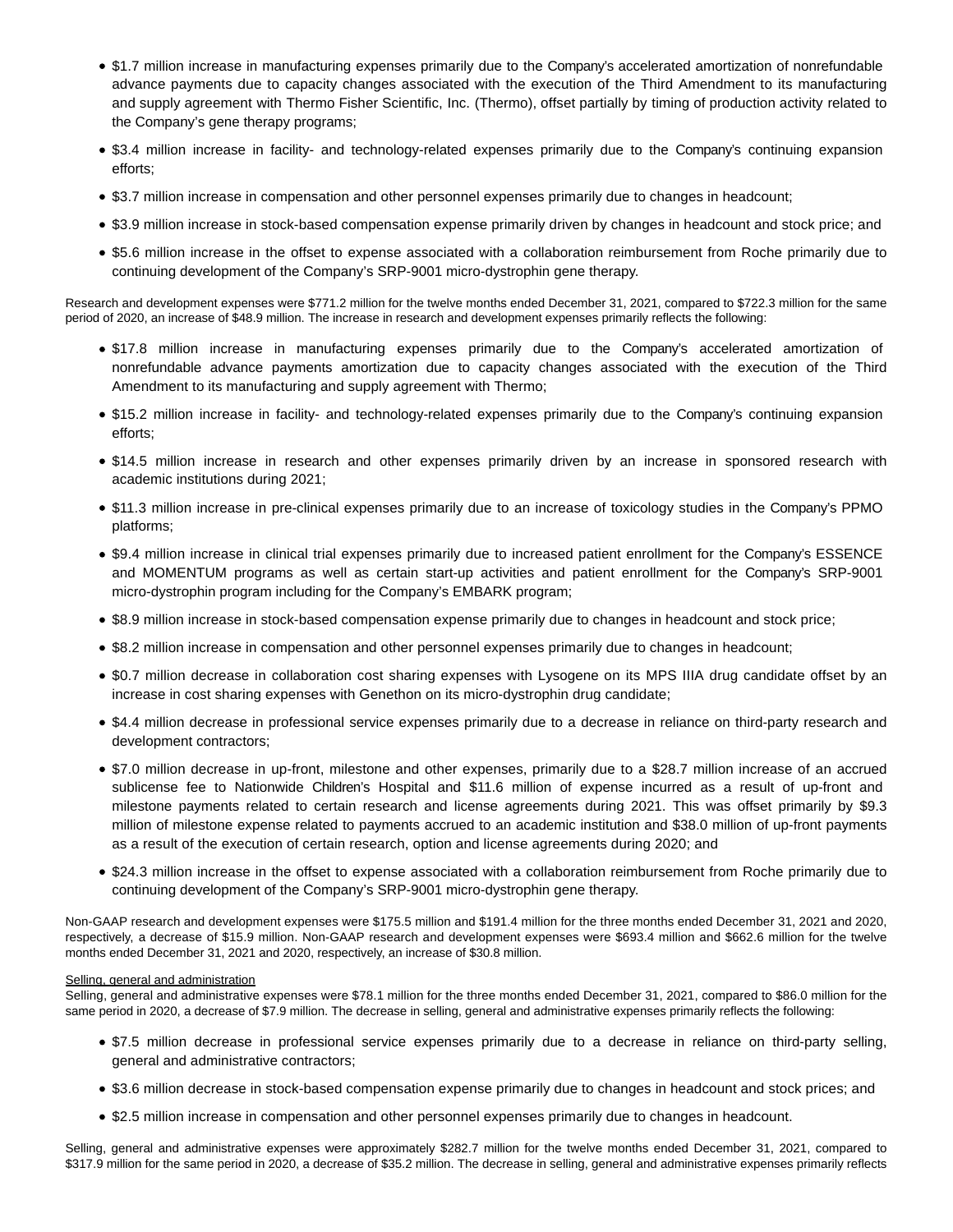#### the following:

- \$33.0 million decrease in professional service expenses primarily due to a decrease in reliance on third-party selling, general and administrative contractors, as well as a transaction fee for the Roche transaction incurred during 2020, with no similar activity incurred during 2021;
- \$3.0 million decrease in stock-based compensation expense primarily due to changes in headcount and stock price;
- \$1.7 million decrease in compensation and other personnel expenses primarily due to changes in headcount; and
- \$2.5 million increase in facility- and technology-related expense primarily due to the Company's continuing expansion efforts.

Non-GAAP selling, general and administrative expenses were \$60.1 million and \$65.2 million for the three months ended December 31, 2021 and 2020, respectively, a decrease of \$5.1 million. Non-GAAP selling, general and administrative expenses were \$209.2 million and \$243.3 million for the twelve months ended December 31, 2021 and 2020, respectively, a decrease of \$34.1 million.

#### Settlement and license charges

In February 2021, the Company recognized a \$10.0 million settlement charge related to contingent settlement payments to BioMarin Pharmaceutical, Inc. (BioMarin) as a result of the approval of AMONDYS 45 in the U.S. This was a result of a settlement and license agreement with BioMarin in July 2017. There was no such expense recognized during the same period of 2020.

#### Amortization of in-licensed rights

For each of the three months ended December 31, 2021 and 2020, the Company recorded amortization of in-licensed rights of approximately \$0.2 million. For each of the twelve months ended December 31, 2021 and 2020, the Company recorded amortization of in-licensed rights of approximately \$0.7 million. This is related to the amortization of the in-licensed right assets recognized as a result of agreements the Company entered into with BioMarin and the University of Western Australia in July 2017 and April 2013, respectively.

# Gain (loss) on contingent consideration, net

The gain (loss) on contingent consideration, net, relates to the fair value adjustment of the Company's contingent consideration derivative liability related to regulatory-related contingent payments to Myonexus Therapeutics, Inc. (Myonexus) selling shareholders as well as to two academic institutions under separate license agreements that meet the definition of a derivative. During the twelve months ended December 31, 2021 and 2020, the Company recognized a \$7.2 million net gain and \$45.0 million net loss, respectively, to adjust the fair value of the contingent consideration.

#### Other expense, net

For the three months ended December 31, 2021 and 2020, other expense, net was \$16.1 million and \$17.8 million, respectively. For the twelve months ended December 31, 2021 and 2020, other expense, net was \$68.4 million and \$52.0 million, respectively. The quarter-over-quarter decrease primarily reflects a reduction of interest expense incurred on the Company's convertible debt related to the adoption of ASU 2020-06. The year-over-year increase primarily reflects an increase in non-cash interest expense incurred on the Company's term loan debt facilities due to an increase in the outstanding balance as well as an impairment loss related to a strategic investment, partially offset by a reduction of interest expense incurred on the Company's convertible debt related to the adoption of ASU 2020-06.

#### Gain from sale of Priority Review Voucher

In February 2021, the Company entered into an agreement to sell the rare pediatric disease Priority Review Voucher (PRV) it received from the FDA in connection with the approval of AMONDYS 45. Following the termination of the applicable waiting period under the Hart-Scott-Rodino Antitrust Improvements Act of 1976, as amended, in April 2021, the Company completed its sale of the PRV and received proceeds of \$102.0 million, with no commission costs, which was recorded as a gain from sale of the PRV as it did not have a carrying value at the time of the sale.

In February 2020, the Company entered into an agreement to sell the PRV it received from the FDA in connection with the approval of VYONDYS 53. In March 2020, the Company completed its sale of the PRV and received proceeds of \$108.1 million, net of commission, which was recorded as a gain from sale of the PRV as it did not have a carrying value at the time of the sale.

# **Cash, Cash Equivalents, Investments and Restricted Cash and Investments**

The Company had approximately \$2.1 billion in cash, cash equivalents and investments as of December 31, 2021, compared to \$1.9 billion as of December 31, 2020. The increase is primarily driven by proceeds received from the October 2021 equity offering, offset by cash used to fund the Company's ongoing operations during 2021.

#### **Use of Non-GAAP Measures**

In addition to the GAAP financial measures set forth in this press release, the Company has included certain non-GAAP measurements. The non-GAAP loss is defined by the Company as GAAP net loss excluding interest expense, net, income tax expense (benefit), depreciation and amortization expense, stock-based compensation expense and other items. Non-GAAP research and development expenses are defined by the Company as GAAP research and development expenses excluding depreciation and amortization expense, stock-based compensation expense and other items. Non-GAAP selling, general and administrative expenses are defined by the Company as GAAP selling, general and administrative expenses excluding depreciation and amortization expense, stock-based compensation expense and other items.

### 1. Interest, tax, depreciation and amortization

Interest expense, net amounts can vary substantially from period to period due to changes in cash and debt balances and interest rates driven by market conditions outside of the Company's operations. Tax amounts can vary substantially from period to period due to tax adjustments that are not directly related to underlying operating performance. Depreciation expense can vary substantially from period to period as the purchases of property and equipment may vary significantly from period to period and without any direct correlation to the Company's operating performance. Amortization expense primarily associated with in-licensed rights as well as patent costs are amortized over a period of several years after acquisition or patent application or renewal and generally cannot be changed or influenced by management.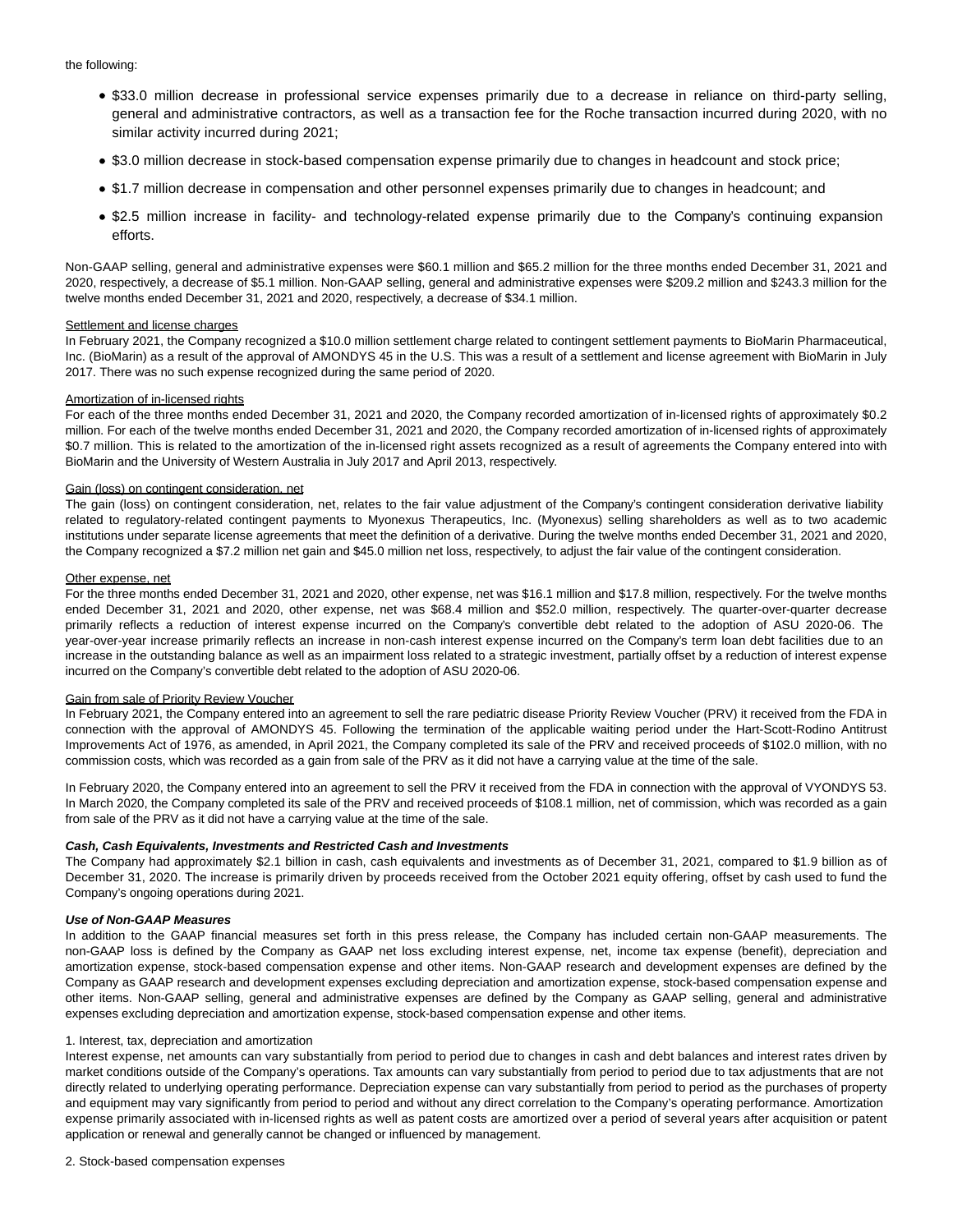Stock-based compensation expenses represent non-cash charges related to equity awards granted by the Company. Although these are recurring charges to operations, the Company believes the measurement of these amounts can vary substantially from period to period and depend significantly on factors that are not a direct consequence of operating performance that is within the Company's control. Therefore, the Company believes that excluding these charges facilitates comparisons of the Company's operational performance in different periods.

# 3. Other items

The Company evaluates other items of expense and income on an individual basis. It takes into consideration quantitative and qualitative characteristics of each item, including (a) nature, (b) whether the items relate to the Company's ongoing business operations, and (c) whether the Company expects the items to continue on a regular basis. These other items include gain from sale of PRV, impairment of equity investment and net gain (loss) on contingent consideration.

- The sale of the PRVs obtained as a result of the FDA approval of VYONDYS 53 and AMONDYS 45 in December 2019 and February 2021, respectively, are non-recurring events and excluded from the Company's non-GAAP results.
- The Company excludes from its non-GAAP results the impairment of any equity investments as it is a non-cash item and is not considered to be a normal operating expense due to the variability of amount and lack of predictability as to the occurrence and/or timing of such impairments.
- The Company excludes from its non-GAAP results the net gain (loss) on contingent consideration related to regulatoryrelated contingent payments meeting the definition of a derivative to Myonexus selling shareholders as well as to two academic institutions under separate license agreements as it is a non-cash item and is not considered to be normal operating expenses due to its variability of amounts and lack of predictability as to occurrence and/or timing.

Beginning in the fourth quarter of 2021, up-front and milestone payments associated with the Company's license and collaboration agreements, settlement and license charges and collaboration revenue, along with the related transaction costs incurred, are no longer excluded from the non-GAAP expenses and income.

The Company uses these non-GAAP measures as key performance measures for the purpose of evaluating operational performance and cash requirements internally. The Company also believes these non-GAAP measures increase comparability of period-to-period results and are useful to investors as they provide a similar basis for evaluating the Company's performance as is applied by management. These non-GAAP measures are not intended to be considered in isolation or to replace the presentation of the Company's financial results in accordance with GAAP. Use of the terms non-GAAP research and development expenses, non-GAAP selling, general and administrative expenses, non-GAAP other income and loss adjustments, non-GAAP income tax expense (benefit), non-GAAP net loss, and non-GAAP basic and diluted net loss per share may differ from similar measures reported by other companies, which may limit comparability, and are not based on any comprehensive set of accounting rules or principles. All relevant non-GAAP measures are reconciled from their respective GAAP measures in the attached table "Reconciliation of GAAP Financial Measures to Non-GAAP Financial Measures."

# **About EXONDYS 51**

EXONDYS 51 (eteplirsen) uses Sarepta's proprietary phosphorodiamidate morpholino oligomer (PMO) chemistry and exon-skipping technology to bind to exon 51 of dystrophin pre-mRNA, resulting in exclusion, or "skipping", of this exon during mRNA processing in patients with genetic mutations that are amenable to exon 51 skipping. Exon skipping is intended to allow for production of an internally truncated dystrophin protein.

EXONDYS 51 is indicated for the treatment of Duchenne muscular dystrophy in patients who have a confirmed mutation of the dystrophin gene that is amenable to exon 51 skipping.

This indication is approved under accelerated approval based on an increase in dystrophin production in skeletal muscle observed in some patients treated with EXONDYS 51. Continued approval may be contingent upon verification of a clinical benefit in confirmatory trials.

EXONDYS 51 has met the full statutory standards for safety and effectiveness and as such is not considered investigational or experimental.

# **Important Safety Information About EXONDYS 51**

Hypersensitivity reactions, bronchospasm, chest pain, cough, tachycardia, and urticaria have occurred in patients who were treated with EXONDYS 51. If a hypersensitivity reaction occurs, institute appropriate medical treatment and consider slowing the infusion or interrupting the EXONDYS 51 therapy.

Adverse reactions in Duchenne patients (N=8) treated with EXONDYS 51 30 mg or 50 mg/kg/week by intravenous (IV) infusion with an incidence of at least 25% more than placebo (N=4) (Study 1, 24 weeks) were (EXONDYS 51, placebo): balance disorder (38%, 0%), vomiting (38%, 0%) and contact dermatitis (25%, 0%). The most common adverse reactions were balance disorder and vomiting. Because of the small numbers of patients, these represent crude frequencies that may not reflect the frequencies observed in practice. The 50 mg/kg once weekly dosing regimen of EXONDYS 51 is not recommended.

The following adverse reactions have been identified during observational studies that were conducted as part of the clinical development program and continued post approval.

In open-label observational studies, 163 patients received at least one intravenous dose of EXONDYS 51, with doses ranging between 0.5 mg/kg (0.017 times the recommended dosage) and 50 mg/kg (1.7 times the recommended dosage). All patients were male and had genetically confirmed Duchenne muscular dystrophy. Age at study entry was 6 months to 19 years. Most (85%) patients were Caucasian.

The most common adverse reactions from observational clinical studies (N=163) seen in greater than 10% of the study population were headache, cough, rash, and vomiting.

For further information, please see the full **Prescribing Information**.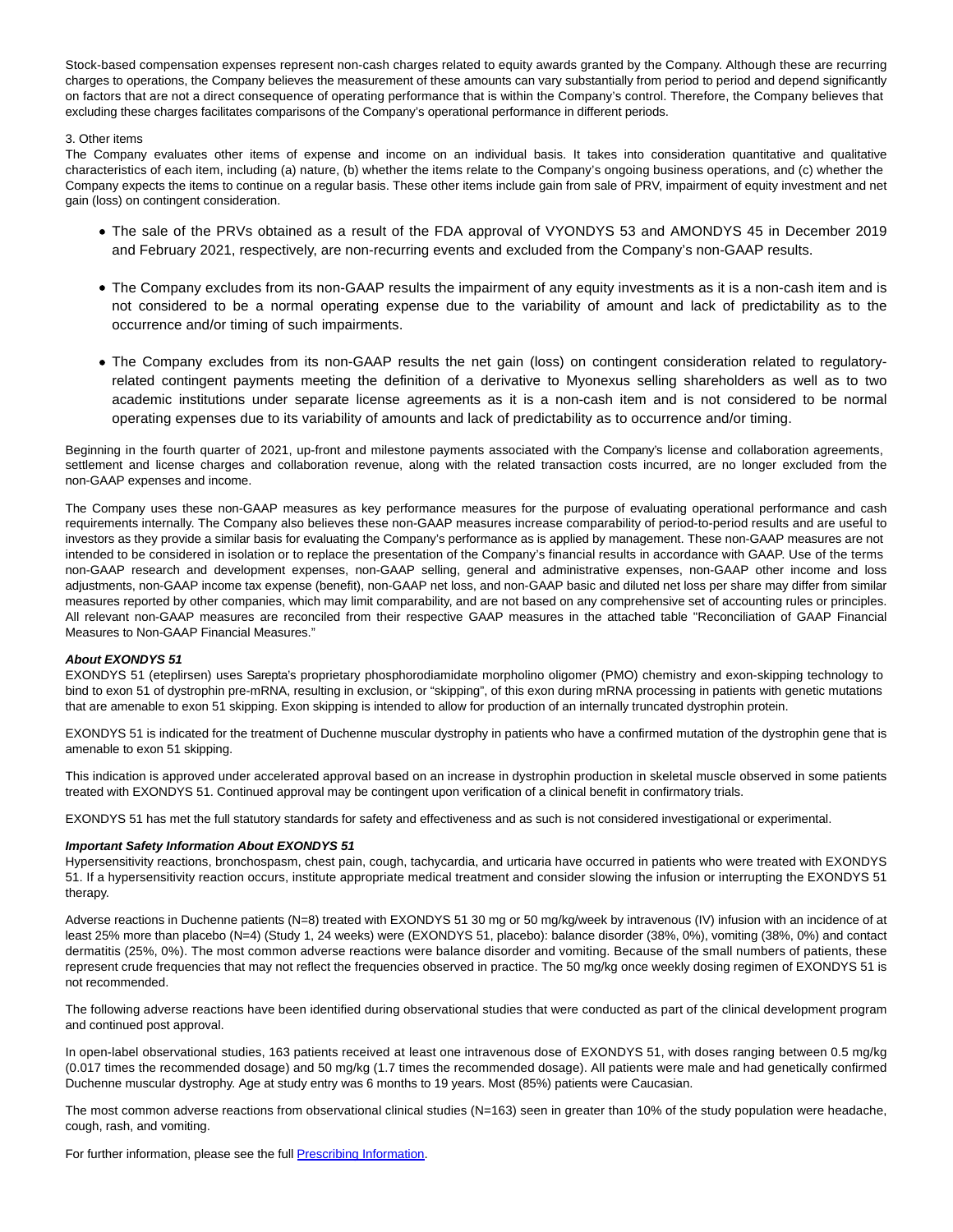# **About VYONDYS 53**

VYONDYS 53 (golodirsen) uses Sarepta's proprietary phosphorodiamidate morpholino oligomer (PMO) chemistry and exon-skipping technology to bind to exon 53 of dystrophin pre-mRNA, resulting in exclusion, or "skipping," of this exon during mRNA processing in patients with genetic mutations that are amenable to exon 53 skipping. Exon skipping is intended to allow for production of an internally truncated dystrophin protein.

VYONDYS 53 is indicated for the treatment of Duchenne muscular dystrophy in patients who have a confirmed mutation of the dystrophin gene that is amenable to exon 53 skipping.

This indication is approved under accelerated approval based on an increase in dystrophin production in skeletal muscle observed in patients treated with VYONDYS 53. Continued approval may be contingent upon verification of a clinical benefit in confirmatory trials.

VYONDYS 53 has met the full statutory standards for safety and effectiveness and as such is not considered investigational or experimental.

#### **Important Safety Information for VYONDYS 53**

Hypersensitivity reactions, including rash, pyrexia, pruritus, urticaria, dermatitis, and skin exfoliation have occurred in VYONDYS 53-treated patients, some requiring treatment. If a hypersensitivity reaction occurs, institute appropriate medical treatment and consider slowing the infusion or interrupting the VYONDYS 53 therapy.

Kidney toxicity was observed in animals who received golodirsen. Although kidney toxicity was not observed in the clinical studies with VYONDYS 53, the clinical experience with VYONDYS 53 is limited, and kidney toxicity, including potentially fatal glomerulonephritis, has been observed after administration of some antisense oligonucleotides. Kidney function should be monitored in patients taking VYONDYS 53. Because of the effect of reduced skeletal muscle mass on creatinine measurements, creatinine may not be a reliable measure of kidney function in Duchenne patients. Serum cystatin C, urine dipstick, and urine protein-to-creatinine ratio should be measured before starting VYONDYS 53. Consider also measuring glomerular filtration rate using an exogenous filtration marker before starting VYONDYS 53. During treatment, monitor urine dipstick every month, and serum cystatin C and urine protein-to-creatinine ratio every three months. Only urine expected to be free of excreted VYONDYS 53 should be used for monitoring of urine protein. Urine obtained on the day of VYONDYS 53 infusion prior to the infusion, or urine obtained at least 48 hours after the most recent infusion, may be used. Alternatively, use a laboratory test that does not use the reagent pyrogallol red, as this reagent has the potential to cross react with any VYONDYS 53 that is excreted in the urine and thus lead to a false positive result for urine protein.

If a persistent increase in serum cystatin C or proteinuria is detected, refer to a pediatric nephrologist for further evaluation.

Adverse reactions observed in at least 20% of treated patients and greater than placebo were (VYONDYS 53, placebo): headache (41%, 10%), pyrexia (41%, 14%), fall (29%, 19%), abdominal pain (27%, 10%), nasopharyngitis (27%, 14%), cough (27%, 19%), vomiting (27%, 19%), and nausea (20%, 10%).

Other adverse reactions that occurred at a frequency greater than 5% of VYONDYS 53-treated patients and at a greater frequency than placebo were: administration site pain, back pain, pain, diarrhea, dizziness, ligament sprain, contusion, influenza, oropharyngeal pain, rhinitis, skin abrasion, ear infection, seasonal allergy, tachycardia, catheter site related reaction, constipation, and fracture.

For further information, please see the full [Prescribing Information.](https://www.globenewswire.com/Tracker?data=rVqTIPP3egQL5KNzOPmmuPqhNZrLFk4QLb56ZHf4GnThIB3j3RIydiDM5zp1oAn0FGCbBkaVYu2VRzY2iXvA9rntSvkJzqFAKma8_ioEVOXjm9SFd5w_XIqMeMYql7bWAL8Q0gr0EL8c3uQgoSESfRPRHZ1RTMnOjT-qNcn9hGzZSL8zBexuFlvaGvJDxx6E)

#### **About AMONDYS 45**

AMONDYS 45 (casimersen) uses Sarepta's proprietary phosphorodiamidate morpholino oligomer (PMO) chemistry and exon-skipping technology to bind to exon 45 of dystrophin pre-mRNA, resulting in exclusion, or "skipping," of this exon during mRNA processing in patients with genetic mutations that are amenable to exon 45 skipping. Exon skipping is intended to allow for production of an internally truncated dystrophin protein.

AMONDYS 45 is indicated for the treatment of Duchenne muscular dystrophy in patients who have a confirmed mutation of the dystrophin gene that is amenable to exon 45 skipping.

This indication is approved under accelerated approval based on an increase in dystrophin production in skeletal muscle observed in patients treated with AMONDYS 45. Continued approval may be contingent upon verification of a clinical benefit in confirmatory trials.

AMONDYS 45 has met the full statutory standards for safety and effectiveness and as such is not considered investigational or experimental.

#### **Important Safety Information for AMONDYS 45**

Kidney toxicity was observed in animals who received casimersen. Although kidney toxicity was not observed in the clinical studies with AMONDYS 45, kidney toxicity, including potentially fatal glomerulonephritis, has been observed after administration of some antisense oligonucleotides. Kidney function should be monitored in patients taking AMONDYS 45. Because of the effect of reduced skeletal muscle mass on creatinine measurements, creatinine may not be a reliable measure of kidney function in Duchenne patients. Serum cystatin C, urine dipstick, and urine protein-to-creatinine ratio should be measured before starting AMONDYS 45. Consider also measuring glomerular filtration rate using an exogenous filtration marker before starting AMONDYS 45. During treatment, monitor urine dipstick every month, and serum cystatin C and urine protein-to-creatinine ratio (UPCR) every three months. Only urine expected to be free of excreted AMONDYS 45 should be used for monitoring of urine protein. Urine obtained on the day of AMONDYS 45 infusion prior to the infusion, or urine obtained at least 48 hours after the most recent infusion, may be used. Alternatively, use a laboratory test that does not use the reagent pyrogallol red, as this reagent has the potential to cross react with any AMONDYS 45 that is excreted in the urine and thus lead to a false positive result for urine protein.

If a persistent increase in serum cystatin C or proteinuria is detected, refer to a pediatric nephrologist for further evaluation.

Adverse reactions observed in at least 20% of patients treated with AMONDYS 45 and at least 5% more frequently than in the placebo group were (AMONDYS 45, placebo): upper respiratory tract infections (65%, 55%), cough (33%, 26%), pyrexia (33%, 23%), headache (32%, 19%), arthralgia (21%, 10%), and oropharyngeal pain (21%, 7%).

Other adverse reactions that occurred in at least 10% of patients treated with AMONDYS 45 and at least 5% more frequently in the placebo group, were: ear pain, nausea, ear infection, post-traumatic pain, and dizziness and light-headedness.

For further information, please see the full [Prescribing Information.](https://www.globenewswire.com/Tracker?data=rVqTIPP3egQL5KNzOPmmuPqhNZrLFk4QLb56ZHf4GnRn_N5-1gjWgRLFTShuPCkgDiQX9s5jwwWNAUTcE6KLIIJOeS876HyapLynuVPFLw8LNmMfgva-1OTOn2_uqg3hVWx86u9EVy144k53eYk5mbVnCeDZPzlJULK7hQz7vpw=)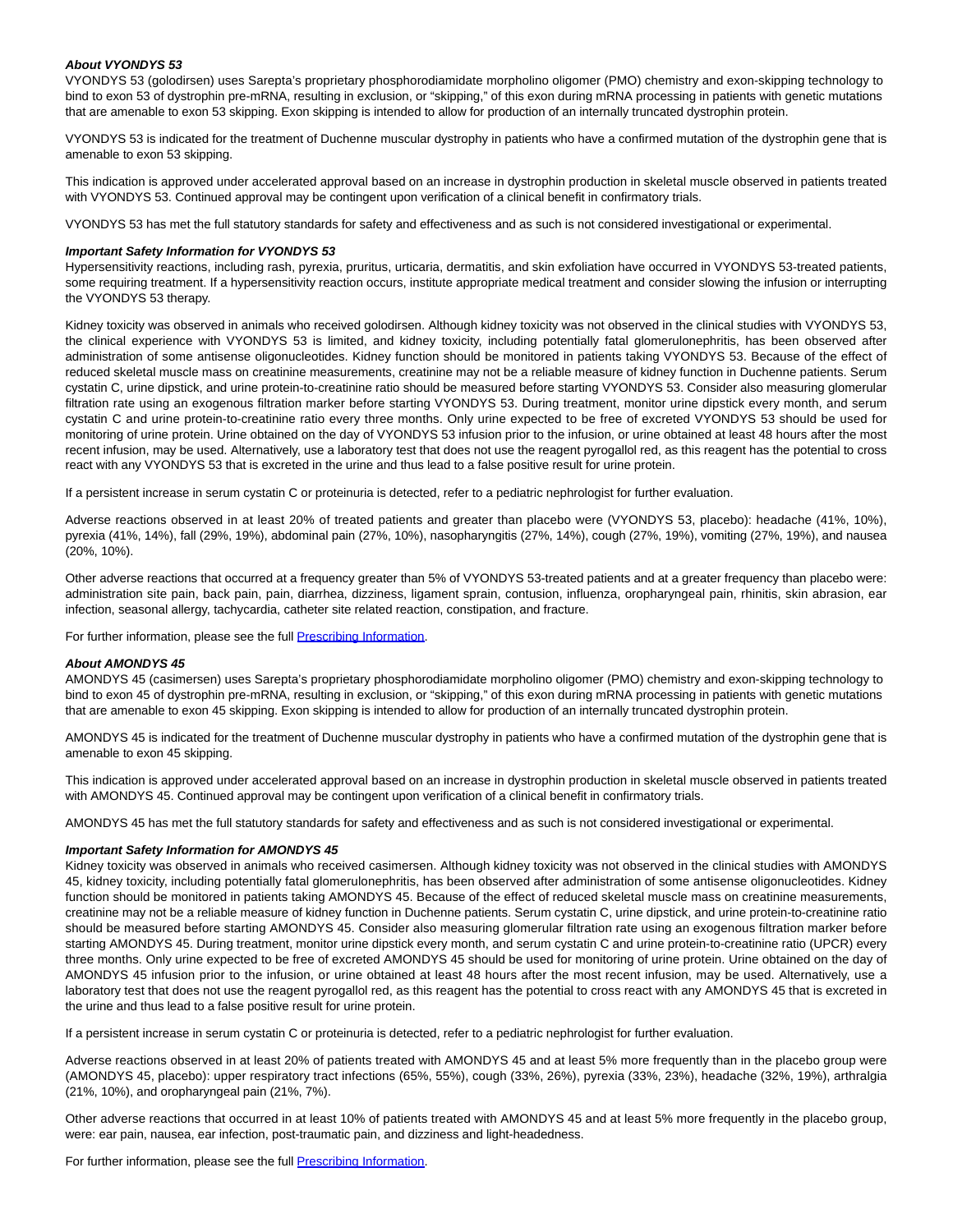#### **About Sarepta Therapeutics**

Sarepta is on an urgent mission: engineer precision genetic medicine for rare diseases that devastate lives and cut futures short. We hold leadership positions in Duchenne muscular dystrophy (Duchenne) and limb-girdle muscular dystrophies (LGMDs), and we currently have more than 40 programs in various stages of development. Our vast pipeline is driven by our multi-platform Precision Genetic Medicine Engine in gene therapy, RNA and gene editing. For more information, please visi[t www.sarepta.com o](https://www.globenewswire.com/Tracker?data=woDtxXdG6IX1HLLln6_ObmQY8EYvsK5BL3rqxSo-Sb5a1D8JWHu8A7Ve_zOPCFj_Y-TrgR8kMa65ZQSJvSJS9g==)r follow us o[n Twitter,](https://www.globenewswire.com/Tracker?data=-yRgv-MKY73XBFS2J0g-K1tQ8pLBxzzsRgzkqAti9BYWAMFY9fFw0H4L8ydWo5rnOeHhXMxVeUkvzPWLX6z6uA==) [LinkedIn,](https://www.globenewswire.com/Tracker?data=oiYPehi7h_QV17TAyo3u13iLeDv62MDa8sf904vPdRMynhX7-0gN-64B_vaE7ptGrepDrxYVfG0kDt_2w6uaCX79miiYpDl662gWRZKJ8mMynvDGZWyqcAaBzqxIeBN0) [Instagram a](https://www.globenewswire.com/Tracker?data=po0iVfv8lsgBrgb67sQVZkTpaeFGYK7VQR3FvGtP4BfjsnLYDbqqYWVoApQzSfYcKhNr6th9_2vvvqqbGJkU4_SY5PCO-8W-wGIeNbgV5MA=)n[d Facebook.](https://www.globenewswire.com/Tracker?data=3vh0Cb_32V6BJTQcQ5pDARHPO2tjUR8gDiqfblx_NNNn2J47uIaNrFgmoKtJmO5YyhHYGvzc_hQ7lWTUGgWvuVW4I__rA3Fij46j06ysi5jCrwoF2fhCvxMsW6tNBxAc)

#### **Forward-Looking Statements**

In order to provide Sarepta's investors with an understanding of its current results and future prospects, this press release contains statements that are forward-looking. Any statements contained in this press release that are not statements of historical fact may be deemed to be forward-looking statements. Words such as "believes," "anticipates," "plans," "expects," "will," "may," "intends," "prepares," "looks," "potential," "possible" and similar expressions are intended to identify forward-looking statements. These forward-looking statements include statements relating to our future operations, financial performance and projections, business plans, market opportunities, priorities and research and development programs and technologies; our plan to share additional results for SRP-9001-102 at a future medical congress; the rights and obligations of the parties to, and potential benefits of, the collaboration and option agreement with GenEdit, including the potential for GenEdit's NanoGalaxy platform and Sarepta's gene editing technology to develop up to four neuromuscular indications selected by Sarepta and the potential of GenEdit's polymer nanoparticles to deliver therapeutic cargo to specific muscle tissue after systemic administration to allow for targeted, non-viral systemic delivery of genetic medicines.

These forward-looking statements involve risks and uncertainties, many of which are beyond Sarepta's control. Actual results could materially differ from those stated or implied by these forward-looking statements as a result of such risks and uncertainties. Known risk factors include the following: we may not be able to comply with all FDA post-approval commitments and requirements with respect to our products in a timely manner or at all; success in preclinical and clinical trials, especially if based on a small patient sample, does not ensure that later clinical trials will be successful, and the results of future research may not be consistent with past positive results or may fail to meet regulatory approval requirements for the safety and efficacy of product candidates; certain programs may never advance in the clinic or may be discontinued for a number of reasons, including regulators imposing a clinical hold and us suspending or terminating clinical research or trials; if the actual number of patients suffering from the diseases we aim to treat is smaller than estimated, our revenue and ability to achieve profitability may be adversely affected; we may not be able to execute on our business plans, including meeting our expected or planned regulatory milestones and timelines, research and clinical development plans, and bringing our product candidates to market, for various reasons, some of which may be outside of our control, including possible limitations of company financial and other resources, manufacturing limitations that may not be anticipated or resolved for in a timely manner, the COVID-19 pandemic and regulatory, court or agency decisions, such as decisions by the United States Patent and Trademark Office with respect to patents that cover our product candidates; and those risks identified under the heading "Risk Factors" in our most recent Annual Report on Form 10-K for the year ended December 31, 2021 filed with the Securities and Exchange Commission (SEC) as well as other SEC filings made by the Company which you are encouraged to review.

### **Internet Posting of Information**

We routinely post information that may be important to investors in the 'For Investors' section of our website at [www.sarepta.com.](https://www.globenewswire.com/Tracker?data=woDtxXdG6IX1HLLln6_Obvf2LDxWIjQEgapM280XQ-V6xpKPsgePXUuFUMIH8tCbt_LhQd6h9y43rP7h1I_ZuA==) We encourage investors and potential investors to consult our website regularly for important information about us.

#### Sarepta Therapeutics, Inc. Condensed Consolidated Statements of Operations (unaudited, in thousands, except per share amounts)

|                                                              | For the Three Months<br><b>Ended</b><br>December 31, |    | For the Twelve Months<br>Ended<br>December 31, |      |            |      |            |
|--------------------------------------------------------------|------------------------------------------------------|----|------------------------------------------------|------|------------|------|------------|
|                                                              | 2021                                                 |    | 2020                                           | 2021 |            | 2020 |            |
| Revenues:                                                    |                                                      |    |                                                |      |            |      |            |
| Products, net                                                | \$<br>178,725                                        | \$ | 122,644                                        | \$   | 612,401    | \$   | 455,865    |
| Collaboration and other                                      | 22,736                                               |    | 22,494                                         |      | 89,486     |      | 84,234     |
| <b>Total revenues</b>                                        | 201,461                                              |    | 145,138                                        |      | 701,887    |      | 540,099    |
| Cost and expenses:                                           |                                                      |    |                                                |      |            |      |            |
| Cost of sales (excluding amortization of in-licensed rights) | 31,744                                               |    | 22,404                                         |      | 97,049     |      | 63,382     |
| Research and development                                     | 197,296                                              |    | 207,239                                        |      | 771,182    |      | 722,343    |
| Selling, general and administrative                          | 78,055                                               |    | 86,046                                         |      | 282,660    |      | 317,875    |
| Settlement and license charges                               |                                                      |    |                                                |      | 10,000     |      |            |
| Amortization of in-licensed rights                           | 179                                                  |    | 165                                            |      | 706        |      | 662        |
| Total cost and expenses                                      | 307,274                                              |    | 315,854                                        |      | 1,161,597  |      | 1,104,262  |
| Operating loss                                               | (105, 813)                                           |    | (170, 716)                                     |      | (459, 710) |      | (564, 163) |
| Other (loss) income:                                         |                                                      |    |                                                |      |            |      |            |
| Other expense, net                                           | (16,076)                                             |    | (17,769)                                       |      | (68, 438)  |      | (51, 971)  |
| Gain from sale of Priority Review Voucher                    |                                                      |    |                                                |      | 102,000    |      | 108,069    |
| Gain (loss) on contingent consideration, net                 |                                                      |    |                                                |      | 7,200      |      | (45,000)   |
| Total other (loss) income                                    | (16,076)                                             |    | (17, 769)                                      |      | 40,762     |      | 11,098     |
| Loss before income tax expense (benefit)                     | (121, 889)                                           |    | (188, 485)                                     |      | (418, 948) |      | (553,065)  |
| Income tax expense (benefit)                                 | 92                                                   |    | 832                                            |      | (168)      |      | 1,063      |
| Net loss                                                     | \$<br>(121, 981)                                     |    | (189, 317)                                     | S    | (418,780)  |      | (554, 128) |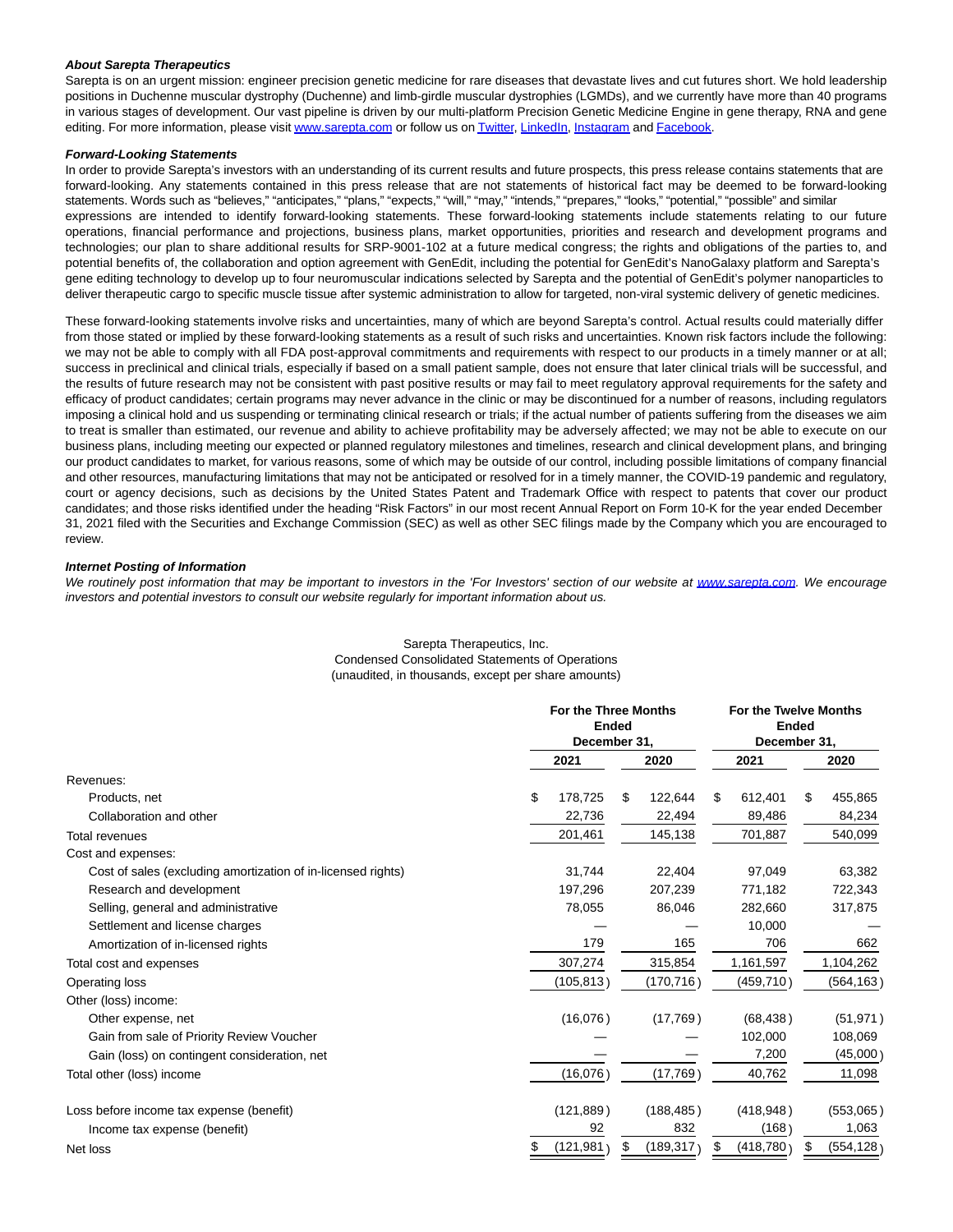| Net loss per share - basic and diluted                                                                | $(1.42)$ \$ | $(2.40)$ \$ | $(5.15)$ \$ | (7.11) |
|-------------------------------------------------------------------------------------------------------|-------------|-------------|-------------|--------|
| Weighted average number of shares of common stock<br>used in computing basic and diluted net loss per |             |             |             | 77.956 |
| share                                                                                                 | 85.951      | 78.905      |             | 81.262 |

# Sarepta Therapeutics, Inc. Reconciliation of GAAP Financial Measures to Non-GAAP Financial Measures (unaudited, in thousands, except per share amounts)

|                                                                                                             | For the Three Months<br>Ended<br>December 31, |             |    |             |    | For the Twelve Months<br><b>Ended</b><br>December 31, |    |            |  |  |
|-------------------------------------------------------------------------------------------------------------|-----------------------------------------------|-------------|----|-------------|----|-------------------------------------------------------|----|------------|--|--|
|                                                                                                             |                                               | 2021        |    | 2020        |    | 2021                                                  |    | 2020       |  |  |
| GAAP net loss                                                                                               | \$                                            | (121, 981)  | \$ | (189, 317)  | S  | (418, 780)                                            | -S | (554, 128) |  |  |
| Interest expense, net                                                                                       |                                               | 15,953      |    | 18,446      |    | 63,014                                                |    | 52,488     |  |  |
| Income tax expense (benefit)                                                                                |                                               | 92          |    | 832         |    | (168)                                                 |    | 1,063      |  |  |
| Depreciation and amortization expense                                                                       |                                               | 10,145      |    | 7,288       |    | 38,017                                                |    | 26,911     |  |  |
| Stock-based compensation expense                                                                            |                                               | 29,782      |    | 29,527      |    | 113,943                                               |    | 108,070    |  |  |
| Gain from sale of Priority Review Voucher                                                                   |                                               |             |    |             |    | (102,000)                                             |    | (108,069)  |  |  |
| (Gain) loss on contingent consideration, net                                                                |                                               |             |    |             |    | (7,200)                                               |    | 45,000     |  |  |
| Impairment of equity investment                                                                             |                                               |             |    |             |    | 4,488                                                 |    |            |  |  |
| Non-GAAP net loss*                                                                                          |                                               | (66,009)    | \$ | (133, 224)  | S. | (308, 686)                                            |    | (428, 665) |  |  |
| Non-GAAP net loss per share:                                                                                |                                               |             |    |             |    |                                                       |    |            |  |  |
| Basic and diluted                                                                                           | \$                                            | $(0.77)$ \$ |    | $(1.69)$ \$ |    | $(3.80)$ \$                                           |    | (5.50)     |  |  |
| Weighted average number of shares of common stock<br>used in computing basic and diluted net loss per share |                                               | 85,951      |    | 78,905      |    | 81,262                                                |    | 77,956     |  |  |

|                                            | For the Three Months<br>Ended<br>December 31. |  |          | For the Twelve Months<br>Ended<br>December 31. |           |  |           |
|--------------------------------------------|-----------------------------------------------|--|----------|------------------------------------------------|-----------|--|-----------|
|                                            | 2021                                          |  | 2020     |                                                | 2021      |  | 2020      |
| GAAP research and development expenses     | 197.296                                       |  | 207.239  |                                                | 771.182   |  | 722.343   |
| Stock-based compensation expense           | (14.509)                                      |  | (10.637) |                                                | (50, 526) |  | (41, 671) |
| Depreciation and amortization expense      | (7,250)                                       |  | (5, 162) |                                                | (27, 293) |  | (18,054)  |
| Non-GAAP research and development expenses | 175,537                                       |  | 191,440  |                                                | 693,363   |  | 662,618   |

|                                                       | For the Three Months<br>Ended<br>December 31. |  |           | For the Twelve Months<br>Ended<br>December 31. |           |  |           |
|-------------------------------------------------------|-----------------------------------------------|--|-----------|------------------------------------------------|-----------|--|-----------|
|                                                       | 2021                                          |  | 2020      |                                                | 2021      |  | 2020      |
| GAAP selling, general and administrative expenses     | 78.055                                        |  | 86.046    |                                                | 282.660   |  | 317.875   |
| Stock-based compensation expense                      | (15, 273)                                     |  | (18, 890) |                                                | (63, 417) |  | (66, 399) |
| Depreciation and amortization expense                 | (2,716)                                       |  | (1,961)   |                                                | (10,018)  |  | (8, 195)  |
| Non-GAAP selling, general and administrative expenses | 60,066                                        |  | 65,195    |                                                | 209.225   |  | 243,281   |

\* Beginning in the fourth quarter of 2021, up-front and milestone payments associated with the Company's license and collaboration agreements, settlement and license charges and collaboration revenue, along with the related transaction costs incurred, are no longer excluded from the non-GAAP expenses and income. Non-GAAP financial results for the fourth quarter and full-year 2020 have been updated to reflect this change for comparable purposes.

> Sarepta Therapeutics, Inc. Condensed Consolidated Balance Sheets (unaudited, in thousands, except share and per share data)